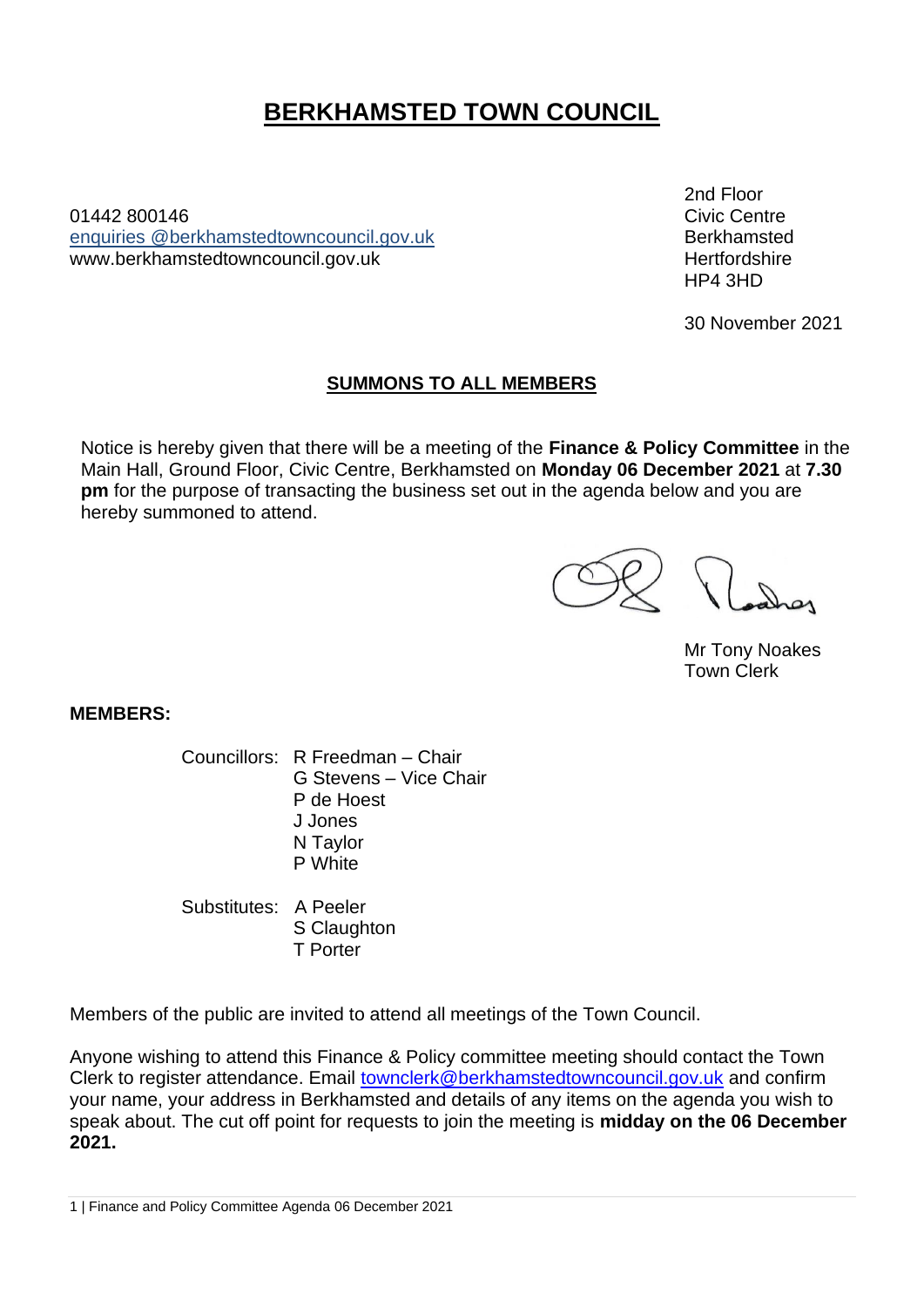Alternatively, if you wish to comment on an item on this agenda by email, please do so by emailing townclerk@berkhamstedtowncouncil.gov.uk by **midday on the 6 December 2021.**  Email comments will be passed to the Finance & Policy Committee ahead of the meeting and discussed during the meeting.

## **AGENDA**

# **OPENING MATTERS**

- **FP 59/21** To receive apologies for absence
- **FP 60/21** To receive **declarations of interest** regarding items on the agenda

**FP 61/21** To **approve the minutes of the previous meeting** held on 27 September 2021.

## **F&P Committee Minutes Actions – 27 September 2021**

| <b>Reference (FP)</b> | <b>Action</b>                       | <b>Complete</b> | <b>Outstanding - Responsibility</b> |
|-----------------------|-------------------------------------|-----------------|-------------------------------------|
| 54/21                 | <b>Paul Strickland Scanner</b>      |                 | <b>Town Clerk</b>                   |
|                       | <b>Centre Grant</b>                 | <b>Yes</b>      |                                     |
| $55/21$ (i)           | Income and Expenditure and          |                 |                                     |
|                       | Variance Analysis at 31             | <b>Yes</b>      | <b>Town Clerk</b>                   |
|                       | August 2021. Defer until next       |                 |                                     |
|                       | meeting.                            |                 |                                     |
| 56/21                 | <b>Town Council Ambitions &amp;</b> |                 |                                     |
|                       | Vision paper. Amendments            | <b>Yes</b>      | <b>Cllr G Stevens/Town Clerk</b>    |
|                       | and to put to FC on 08              |                 |                                     |
|                       | November for approval.              |                 |                                     |
| 57/21                 | <b>Framework for Principal</b>      |                 |                                     |
|                       | <b>Councils to Support T&amp;P</b>  |                 |                                     |
|                       | Councils. Councilors to put         | Not Yet         | Councillors                         |
|                       | any proposals through the           |                 |                                     |
|                       | T&E Committee.                      |                 |                                     |

# **FP 62/21 To suspend Standing Orders to allow public participation**

## **FINANCIAL MATTERS**

## **FP 63/21 Grant Applications**

- (i) Grant application (£1080) from Age UK Dacorum, support for the 1066 Club, a volunteer run organisation for the partially sighted who meet in Berkhamsted every month – **for review and decision**.
- (ii) Grant application (£100) from Age UK Dacorum to support the Community Carol Service at St Peters Church on 8 December 2021 – **for review and decision**.